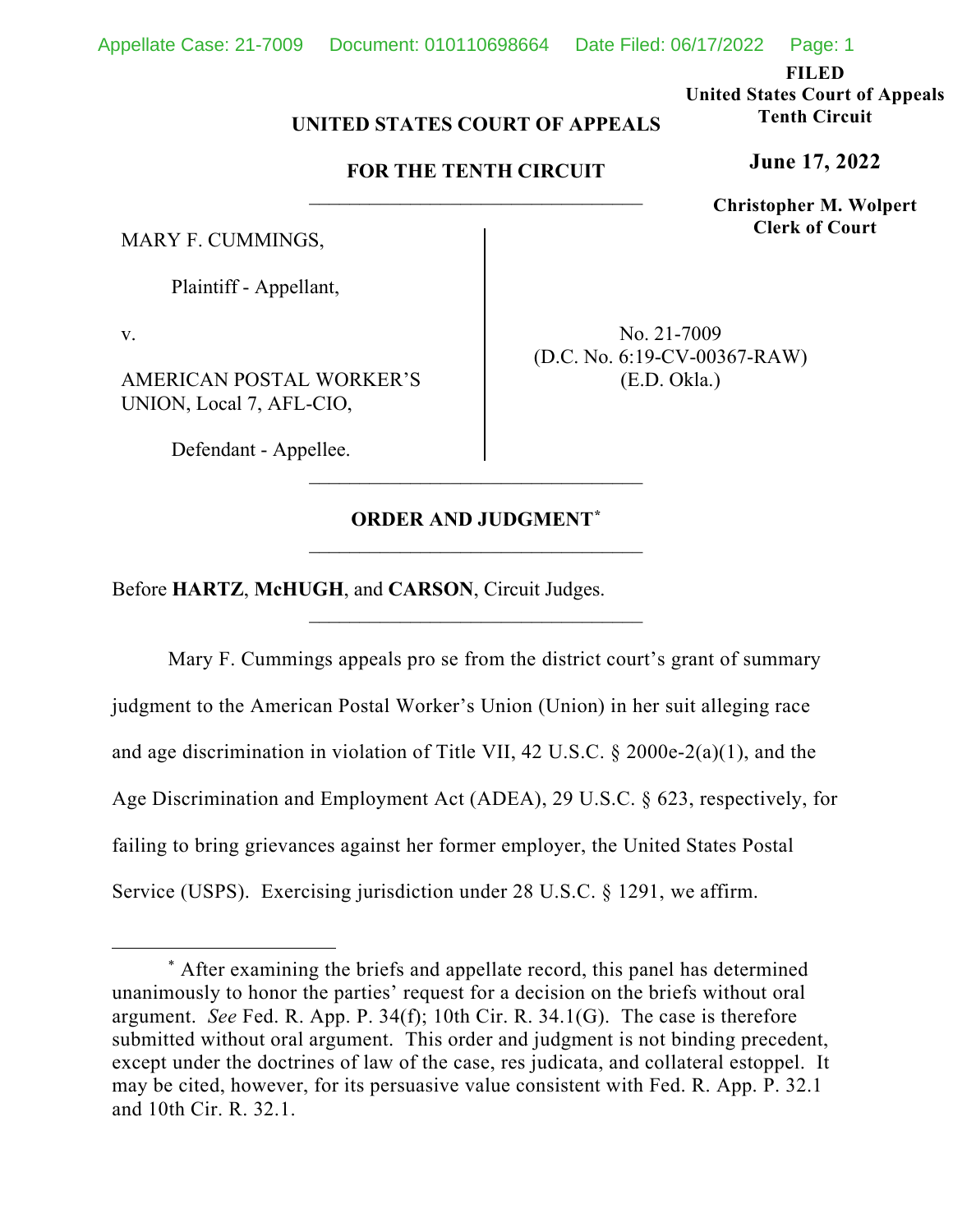I

This is the second appeal to come before this court relating to Cummings' termination by USPS. We recently affirmed the grant of summary judgment to USPS on Cummings' claims that USPS breached its collective bargaining agreement (CBA) with the Union and discriminated against her based on her race and age. *See Cummings v. United States Postal Serv.*, No. 20-7066, 2021 WL 4592271, at \*1, \*4 (10th Cir. Oct. 6, 2021). We held that "[b]ecause Ms. Cummings was a probationary employee, USPS did not breach the CBA by terminating her employment or by informing her that she was not eligible to file a grievance regarding the termination." *Id.* at \*4. We also concluded that she failed to exhaust her race discrimination claim, *see id.*, and failed to establish a prima facie case or pretext to support her claim of age discrimination, *see id.* at \*5-6.

In this case, Cummings claimed the Union discriminated against her based on her race and age by refusing to pursue grievances on her behalf against USPS. Cummings is a female Native American who is over the age of 50. She worked as a temporary Postal Support Employee (PSE) for one full 360-day term and was rehired for a second term in January 2016. Before completing her second term, she converted to a Career position on May 14, and was terminated on July 25, 2016. Her termination letter indicated she was terminated for failing to meet job expectations and that, as a probationary employee, she did not have access to the CBA's grievance procedure.

2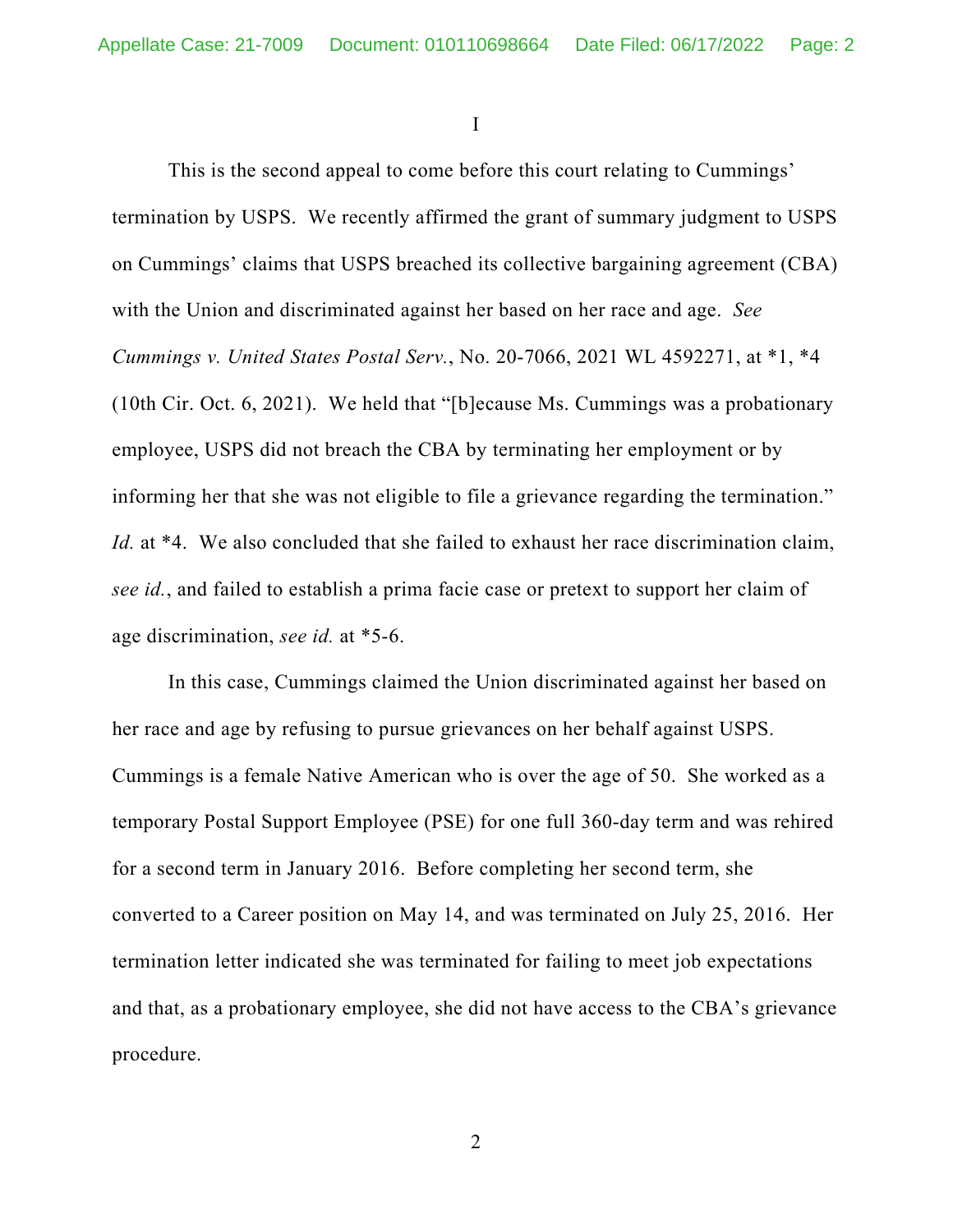Under the CBA, "[t]he probationary period for a new employee shall be ninety (90) calendar days," during which "probationary employees shall not be permitted access to the grievance procedure." R., vol. 2 at 40. The CBA does not appear to define "new" employee for purposes of the probationary period, but a "Questions and Answers" document relating to a 2014 Memorandum of Understanding (2014 MOU) between USPS and the Union provided that if a PSE converted to a Career position before serving two full terms, she was required to serve a new 90-day probationary period. *Id.* at 34, 68, 70-71. However, four days after Cummings was terminated, on July 29, 2016, the Union and USPS executed a new Memorandum of Understanding (2016 MOU) and a related "Questions and Answers" document, which provided that PSEs who converted to a Career position after completing one full term would no longer be required to serve a probationary period. *Id.* at 73, 76.

After she was fired, Cummings contacted the local Union president, Andy Rackley, to pursue filing a grievance against USPS. Rackley knew probationary employees did not have access to the grievance procedure under the CBA, but he called the Union's National Business Agent, Christine Pruitt, whose job it was to advise local Union presidents. Pruitt confirmed to Rackley that it would have been "futile to file a grievance over Ms. Cummings' termination because [she] was still in her probationary period and did not have access to the grievance procedure under the contract." *Id.* at 6. Having confirmed that Cummings' probationary status precluded her from filing a grievance, Rackley called her back and told her there was nothing more he could do to help.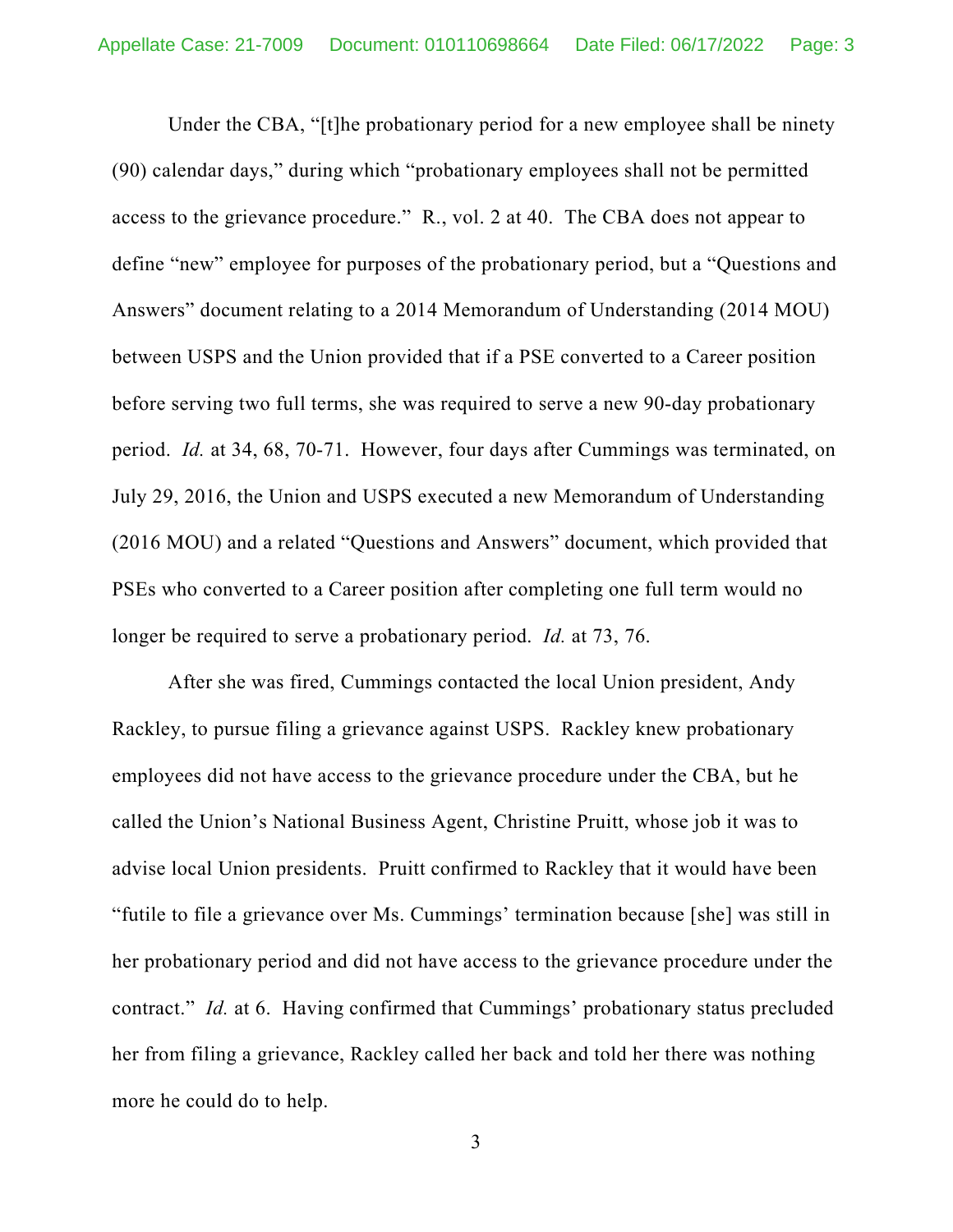In August 2016, Cummings emailed Rackley nine grievances regarding her termination. Rackley called Cummings and told her again he could not file the grievances under the CBA because she was still in her probationary period when she was terminated. Nevertheless, Cummings attempted to file two more grievances, one on November 15, 2016, and another on April 16, 2018, both claiming USPS failed to rehire her. Rackley did not remember receiving these grievances, but he remembered speaking to Cummings about not being recalled to an open position and telling her once again there was nothing he could do for her.

Meanwhile, on September 14, 2016, Cummings filed an unfair labor practice charge with the National Labor Relations Board (NLRB), alleging the Union refused to grieve her termination for unfair or discriminatory reasons. The NLRB dismissed the charge, ruling that the Union's refusal "was based on its good faith interpretation of the [CBA]" and her status as a probationary employee. *Id.* at 24. That decision was upheld by the NLRB Office of Appeals. More than two years later, on March 10, 2019, Cummings filed a charge of discrimination with the Equal Employment Opportunity Commission (EEOC), alleging the Union refused to represent her based on her race and age. On July 1, 2019, the EEOC dismissed the charge and issued a right-to-sue letter.<sup>[1](#page-3-0)</sup>

<span id="page-3-0"></span> $<sup>1</sup>$  The district court did not address whether Cummings exhausted her</sup> administrative remedies. We need not address this issue. *See Singh v. Cordle*, 936 F.3d 1022, 1037 & n.2 (10th Cir. 2019).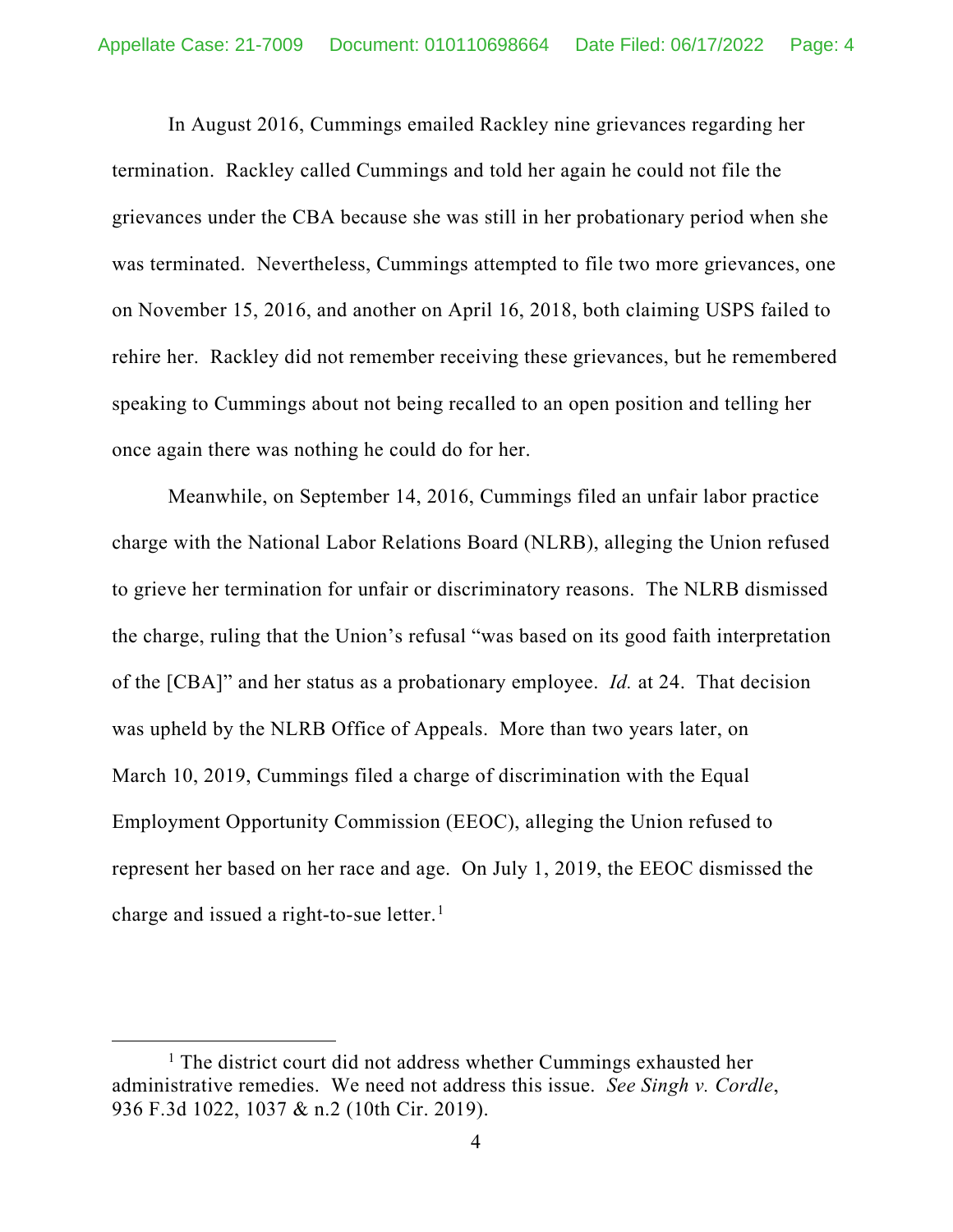Cummings then initiated this suit in state court. Upon removal to federal court, the district court denied the Union's motion to dismiss but granted its motion for summary judgment.

II

"We review the district court's grant of summary judgment de novo, applying the same legal standard employed by the district court." *York v. Am. Tel. & Tel. Co.*, 95 F.3d 948, 955 (10th Cir. 1996). Summary judgment is appropriate "if the movant shows that there is no genuine dispute as to any material fact and the movant is entitled to judgment as a matter of law." Fed. R. Civ. P. 56(a). We liberally construe pro se pleadings, but we "cannot take on the responsibility of serving as the [pro se] litigant's attorney in constructing arguments and searching the record." *Garrett v. Selby Connor Maddux & Janer*, 425 F.3d 836, 840 (10th Cir. 2005). Pro se litigants must "follow the same rules of procedure that govern other litigants." *Id.* (internal quotation marks omitted).

Under Title VII and the ADEA, which both apply to labor unions, *see* 42 U.S.C. § 2000e-2(c)(1) (Title VII); 29 U.S.C. § 623(c)(1) (ADEA), a plaintiff must show intentional discrimination, which can be demonstrated through either direct or circumstantial evidence, *see Bennett v. Windstream Comm'cns, Inc.*, 792 F.3d 1261, 1266 (10th Cir. 2015). If relying on circumstantial evidence, as Cummings does here, a plaintiff must make a prima facie case, which "generally requires a plaintiff to show, by a preponderance of the evidence, that she is a member of a protected class, she suffered an adverse employment action, and the challenged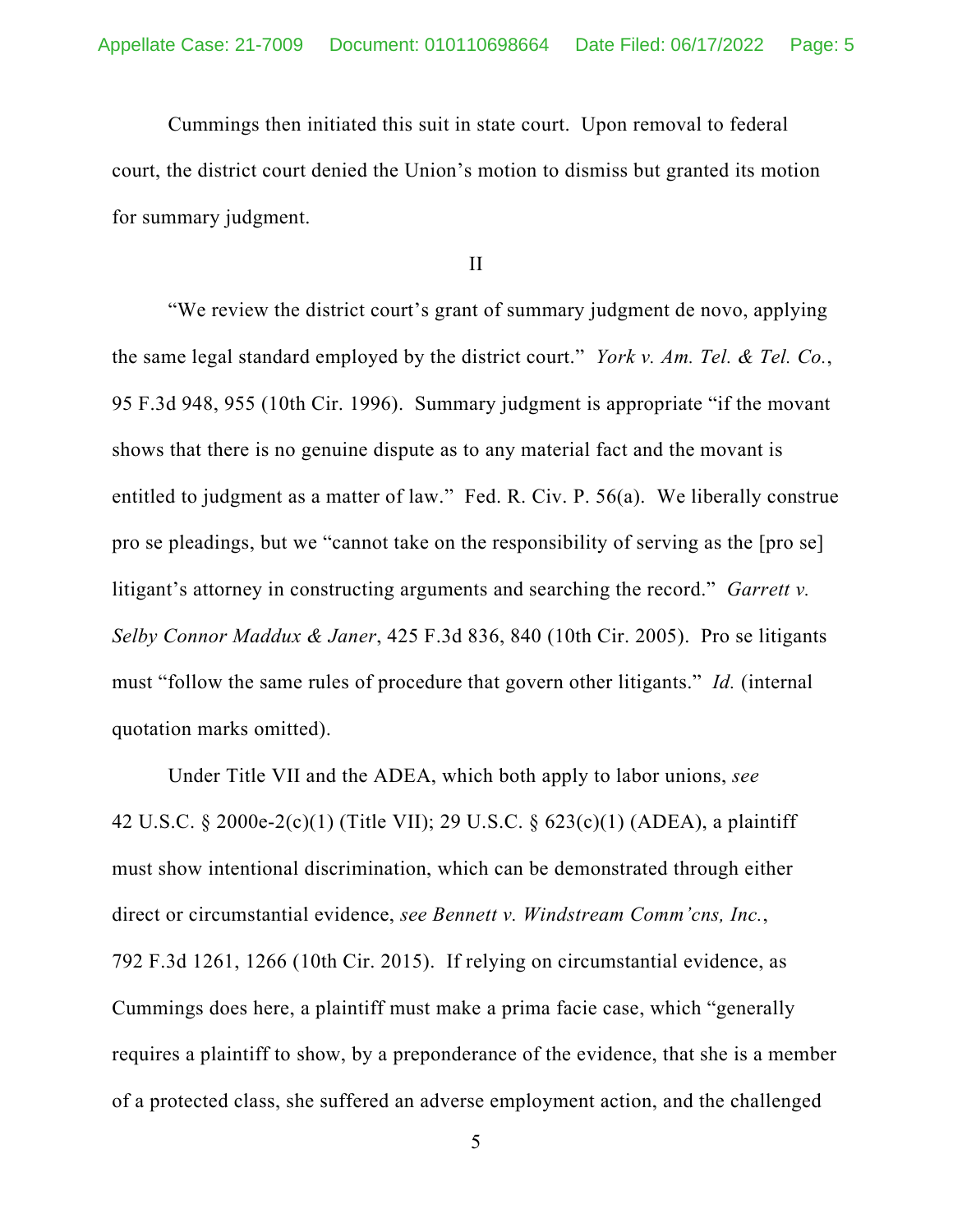action occurred under circumstances giving rise to an inference of discrimination."

*Id.* If a plaintiff makes a prima facie case, the burden "shifts to the defendant to articulate a legitimate, nondiscriminatory reason for its actions," upon which the burden shifts back "to the plaintiff to show that the defendant's explanation was merely pretextual." *Id.*

In *York*, however, we articulated different elements for a prima facie case involving a labor union:

To establish a prima facie Title VII claim against a union for breach of its duty of fair representation, a plaintiff must show that (1) the employer violated the collective bargaining agreement with respect to the plaintiff, (2) the union permitted the violation to go unrepaired, thereby breaching the union's duty of fair representation, and (3) there was some indication that the union's actions were motivated by discriminatory animus.

95 F.3d at 955-56.

The district court followed *York*. But the district court also applied the traditional prima facie test, recognizing that other circuits do not require a plaintiff to show the employer breached the CBA as an element of the prima facie case against a labor union. *See, e.g.*, *Peeples v. City of Detroit*, 891 F.3d 622, 636 (6th Cir. 2018) ("[A] claim against a labor organization under  $\S 2000e-2$ ... does not require a showing that . . . the union violated any . . . contract." (internal quotation marks omitted)); *Green v. Am. Fed'n of Tchrs./Ill. Fed'n of Tchrs., Local 604*, 740 F.3d 1104, 1106 (7th Cir. 2014) ("When the Supreme Court established the elements of a Title VII prima facie case . . . , it did not include any element that depended on breaking a contract.").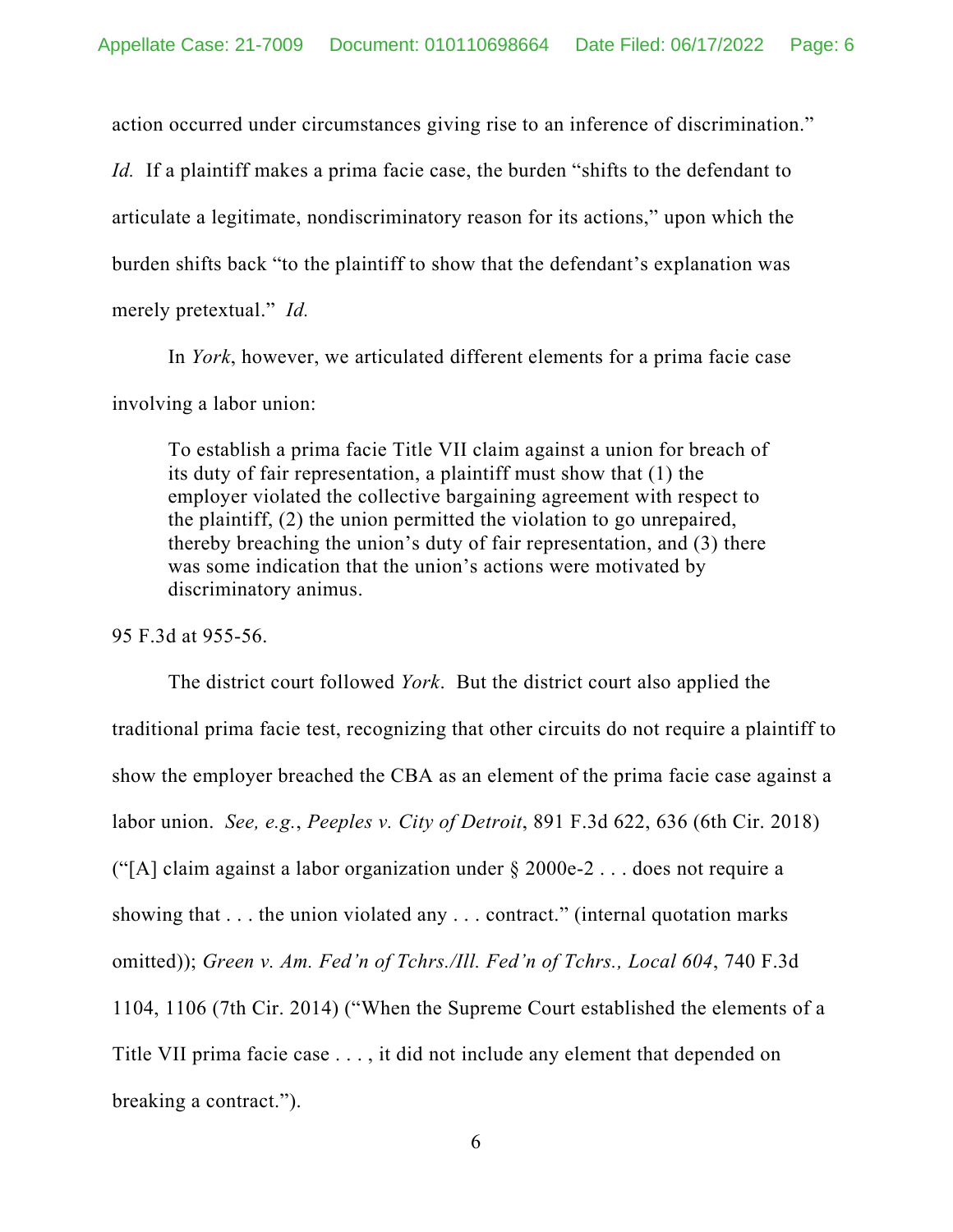The district court concluded that Cummings failed to establish the first element of a prima facie case under the *York* test—showing that USPS violated the CBA. Cummings waived or forfeited any appellate argument concerning that element by failing to address it in the district court. *See United States v. Leffler*, 942 F.3d 1192, 1197 (10th Cir. 2019) ("Although we have described the failure to raise a challenge in district court as a 'waiver,' it is more precisely termed a forfeiture when nothing suggests a knowing, voluntary failure to raise the matter." (internal quotation marks omitted)). Indeed, as the district court recognized, Cummings "made no effort to demonstrate that the USPS violated the [CBA]" and thus, she failed to meet "her burden as to a prima facie case." R., vol. 3 at 449. Her failure to preserve this issue and argue for plain error on appeal "surely marks the end of the road for" any argument for reversal based on the district court's analysis under *York*. *Richison v. Ernest Grp., Inc.*, 634 F.3d 1123, 1131 (10th Cir. 2011). [2](#page-6-0)

Cummings contends the district court erred in relying on *York*. But even if we did not follow the dictum in *York* and instead applied the traditional prima facie case, Cummings' claims could not survive summary judgment. That is because even if she established a prima facie case under the traditional test, she cannot show the Union's proffered reason for refusing to process her grievances—its interpretation of the CBA and the 2014 MOU—was pretext for discrimination. *See Hiatt v. Colo. Seminary*,

<span id="page-6-0"></span> $2$  In any event, as indicated above, we recently held in Cummings' related appeal that USPS did not violate the CBA. *Cummings*, 2021 WL 4592271, at \*4. In light of our disposition, however, we need not consider the preclusive effect of that decision in this case.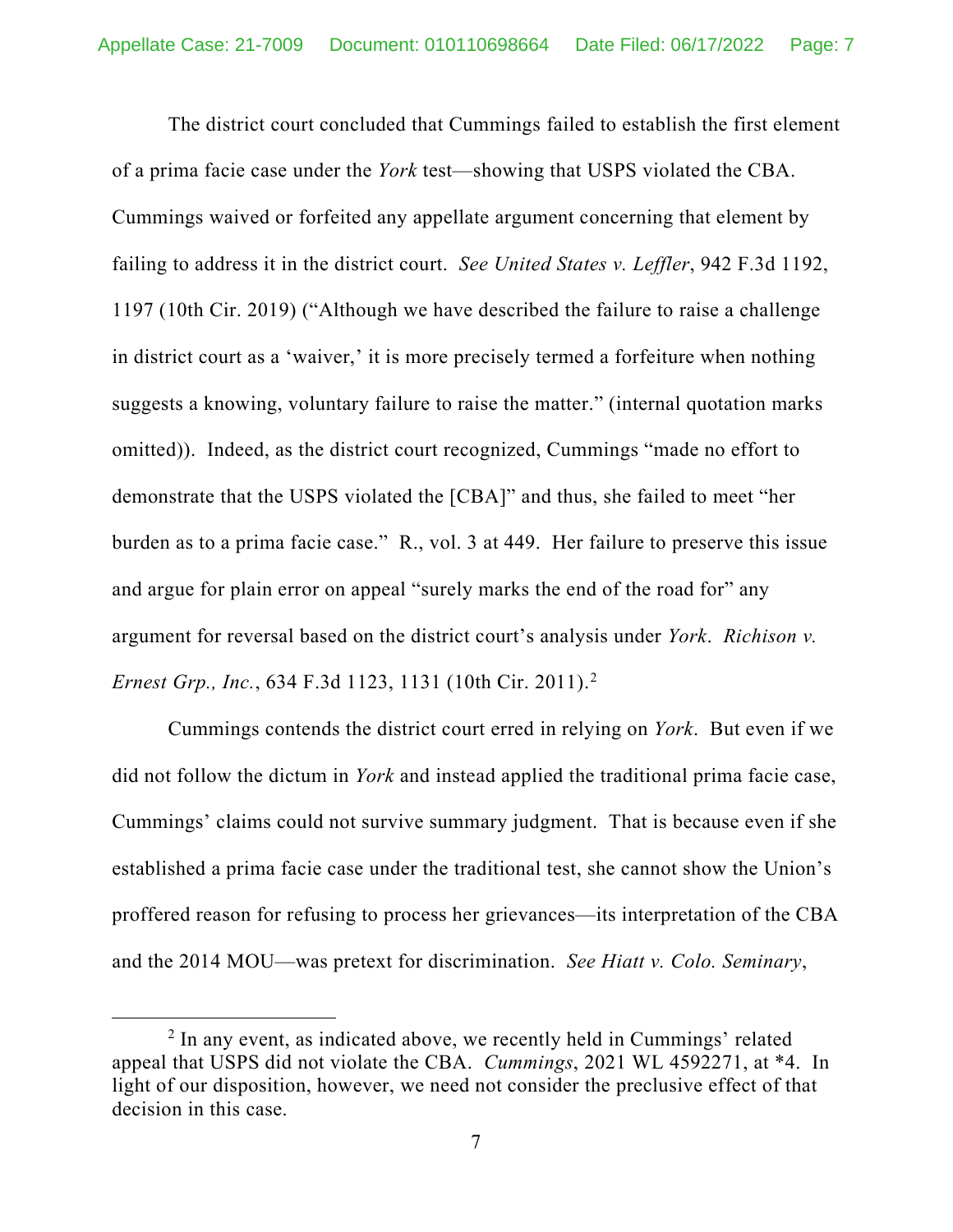858 F.3d 1307, 1316-17 & n.10 (10th Cir. 2017) (assuming without deciding that plaintiff established a prima facie case and resolving claims at pretext stage). A plaintiff may establish pretext with evidence of "such weaknesses, implausibilities, inconsistencies, incoherencies, or contradictions in the [defendant's] proffered legitimate reasons for its action that a reasonable factfinder could rationally find them unworthy of credence and hence infer that the [defendant] did not act for the asserted non-discriminatory reasons." *Bennett*, 792 F.3d at 1267 (internal quotation marks omitted).

The Union has maintained that it declined to pursue Cummings' grievances because she completed only one full term as a PSE before she converted to a Career position, and thus, under the CBA and the 2014 MOU, she was a probationary employee who did not have access to the grievance process. The CBA states that new employees are subject to a 90-day probationary period during which "probationary employees shall not be permitted access to the grievance procedure." R., vol. 2 at 40. Although Cummings denies that this provision applies to her because she was not a new employee, the 2014 MOU states that PSEs (like Cummings) who converted to a Career position were required to serve "a *new* 90-day probationary period" unless they had successfully completed two successive 360-day terms, *id.* at 70-71 (emphasis added). Cummings had completed only one term before she converted to a Career position. Thus, under the CBA and the 2014 MOU, she was subject to the new probationary period and excluded from the grievance process. Cummings asserts that her probationary status should be governed by the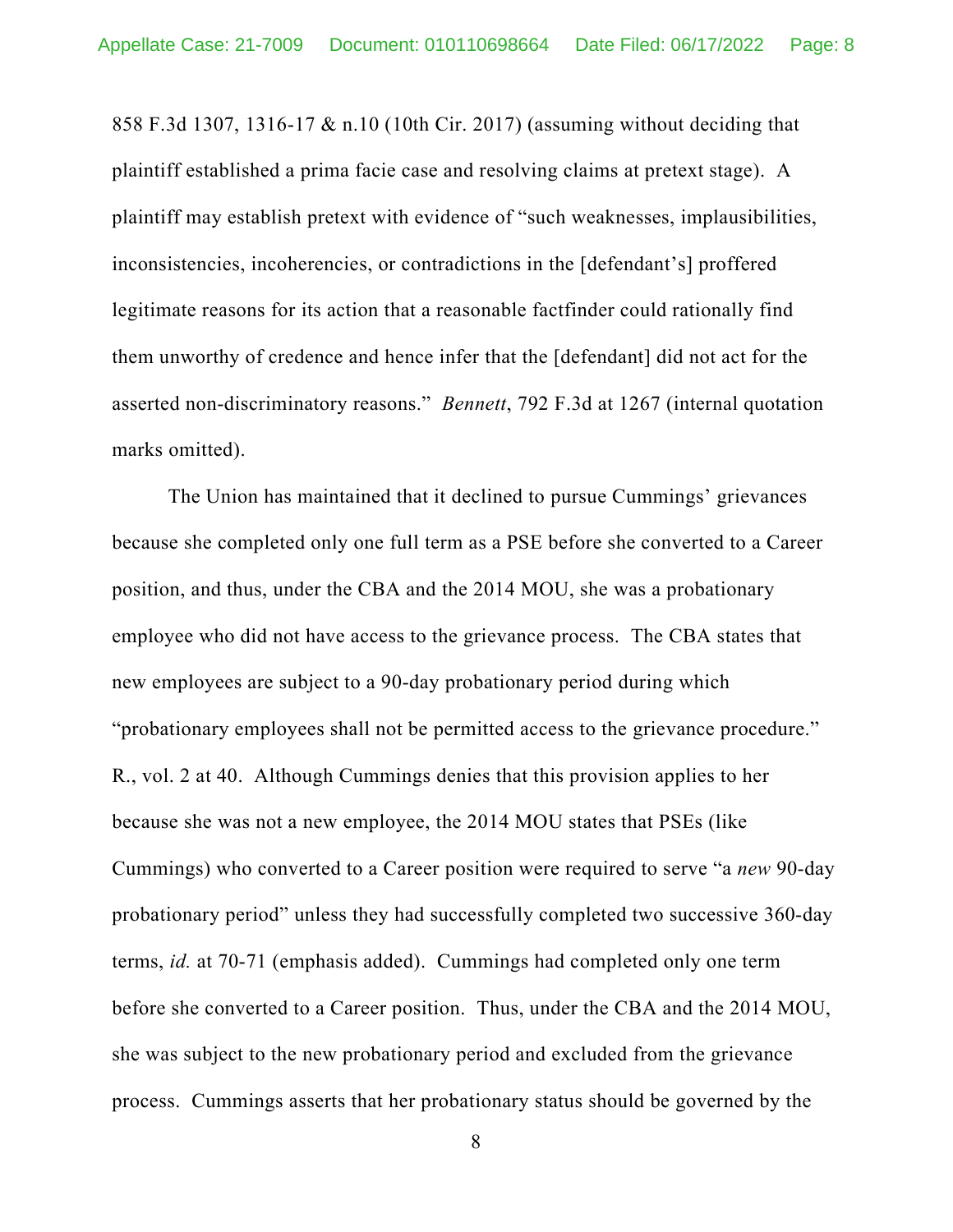2016 MOU, which reduced the required service time from two terms to one to avoid the probationary period, but Pruitt explained that the 2016 MOU "did not apply to [Cummings]" "because [she] was terminated before it was executed" "and her employment was therefore governed by the 2014 MOU," *id.* at 35.

Cummings raises various objections to this and other evidence, but we decline to consider those arguments because she does not provide any record citation indicating she presented her objections to the district court. *See Leffler*, 942 F.3d at 1197; *see also Garrett*, 425 F.3d at 840 (recognizing it is not this court's role to search the record on behalf of a pro se litigant). In a related argument, Cummings contends the district court "did not give [her] an opportunity to properly support or address the fact[s]" and she "was not aware or warned of her obligation to submit reply affidavits in response to a motion for summary judgment." Aplt. Br. at 19. But Fed. R. Civ. P. 56(c) put her on notice that she was required to dispute facts for purposes of summary judgment, and the district court was not obliged to act as her lawyer and advise her how to prepare her case, *see Garrett*, 425 F.3d at 840.

Cummings also attempts to show pretext by arguing that the Union "assisted other younger, white" women obtain reemployment. Aplt. Br. at 6. On this score, we have recognized that "evidence that a similarly situated employee received better treatment can suggest" pretext. *Roberts v. Int'l Bus. Machs. Corp.*, 733 F.3d 1306, 1310 (10th Cir. 2013). But there is no evidence that these employees received better treatment—at least not by the Union. In her deposition, Cummings acknowledged

9